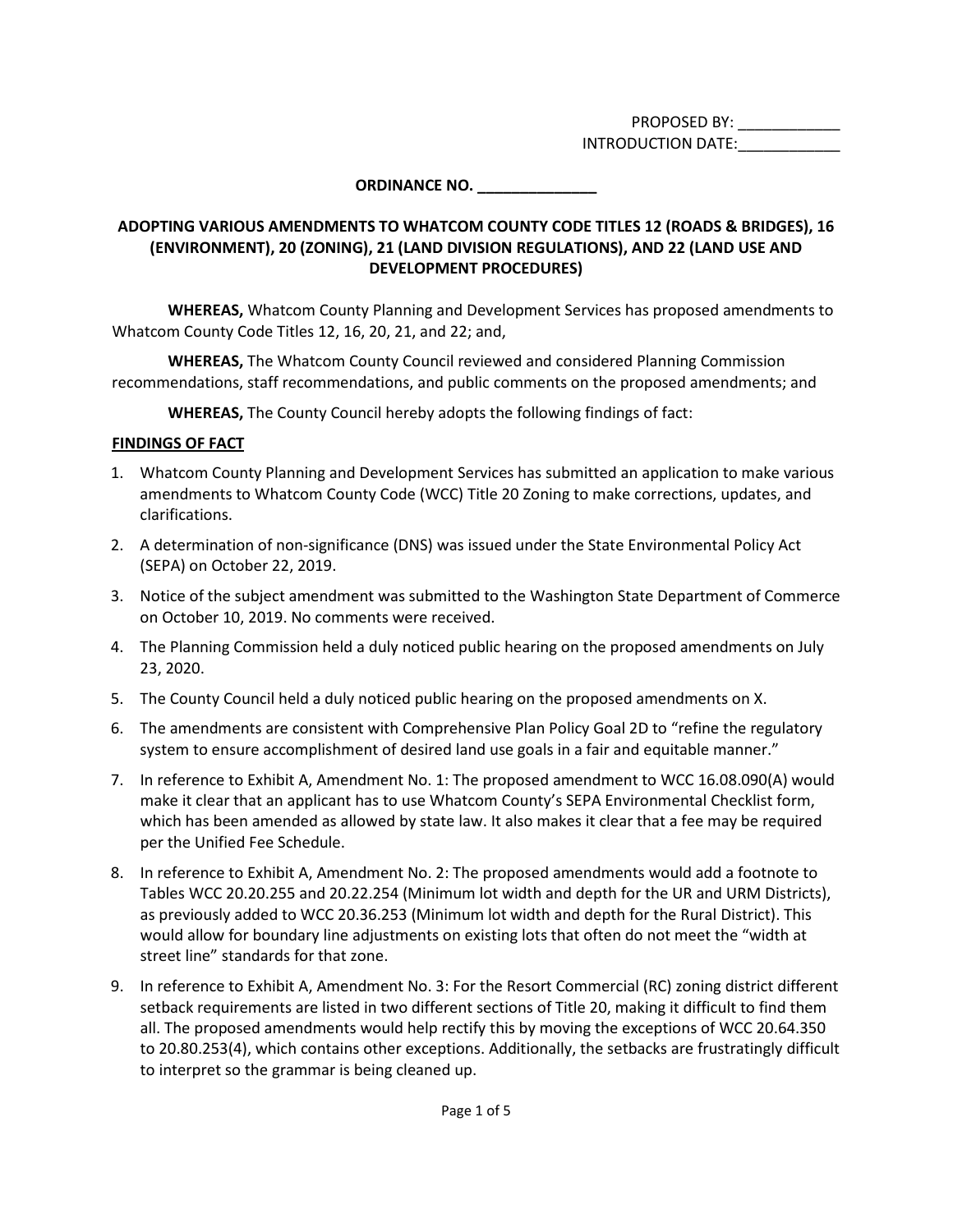- 10. In reference to Exhibit A, Amendment No. 4: The amendment to WCC 20.64.700 would remove building size requirements from the Resort Commercial's "performance standards" section and place them in a new "maximum building size" section (WCC 20.64.330), making it easier for applicants to find as it is more similar to the code structure for other zoning districts.
- 11. In reference to Exhibit A, Amendment No. 5: The amendment to WCC 20.64.450 would simplify the language by combining the two subsections into one sentence.
- 12. In reference to Exhibit A, Amendment No. 6: This amendment would repeal WCC 20.65, the Gateway Industrial zoning district. The City of Bellingham annexed the last GI zoning district properties on April 1, 2019. There are no other properties zoned GI in Whatcom County, nor does the County foresee ever using it again given its purpose.
- 13. In reference to Exhibit A, Amendment No. 7: The amendment to the "Maximum floor area per building" table in WCC 20.80.100 would add storage/warehouse as an allowed use in Glacier, setting the maximum floor area to that of an existing storage building (3,584 sq. ft.) allowing storage/ warehouse uses in the Glacier LAMIRD where the underlying zoning district allows such (e.g., the Small Town Commercial zone) up to a maximum of 3,584 sq. ft. When this table was first created, the County inventory overlooked an existing storage building and thus the table did not reflect all the uses in existence in 1990, as was intended.
- 14. In reference to Exhibit A, Amendment No. 8: There remain three references to the Guide Meridian Improvement Plan in the code. However, that plan was repealed by Ordinance 2016-035 and references to it should be deleted.
- 15. In reference to Exhibit A, Amendment No. 9: The amendment to WCC 20.80.630, the Modified Thresholds for Stormwater Management Table, would require source control (i.e., using Best Management Practices to reduce pollution from non-point sources) for stormwater management systems where they are required.
- 16. In reference to Exhibit A, Amendment No. 10: Similar to those tables for the UR & URM districts, a footnote is being added to WCC 20.24.252 (Density and minimum lot size for the UR-MX district) where "conventional minimum lot size" indications "N/A." Otherwise when reviewing Lot of Record/Lot Consolidation requests, no applicant can meet WCC 20.83.070(2) "One or more of the lots in question does not meet the conventional minimum lot size of the applicable zone district."
- 17. In reference to Exhibit A, Amendment No. 11: WCC 20.83.110 contains a prohibition on making nonconforming lots more nonconforming through a Boundary Line Adjustment (BLA). However, this has led to instances of highly irregular lot lines, or the inability to preclude the need to impact critical areas. While in general making lots more nonconforming should be avoided, there are instances where it makes sense. The amendments to WCC 20.83.110 sets out the conditions where such would be acceptable, and would address and satisfy the intent of Docket Item PLN2014-00001.
- 18. In reference to Exhibit A, Amendment No. 12: Buildings in LAMRIDS are subject to maximum building sizes and it is unclear whether decks are to be included, or not, within the allowable floor area. This amendment to WCC 20.97.145 would exclude decks from the definition of floor area.
- 19. In reference to Exhibit A, Amendment No. 13: WCC 21.01.040(2)(b) allows an exempt subdivision with a minimum lot size of 20 acres, mirroring the state provision for exempt subdivisions. However, the Agriculture and Commercial Forestry zones have a minimum lot size of 40 acres. One could argue that this provision, then, would allow someone to create parcels of 20 acres in these Ag zone,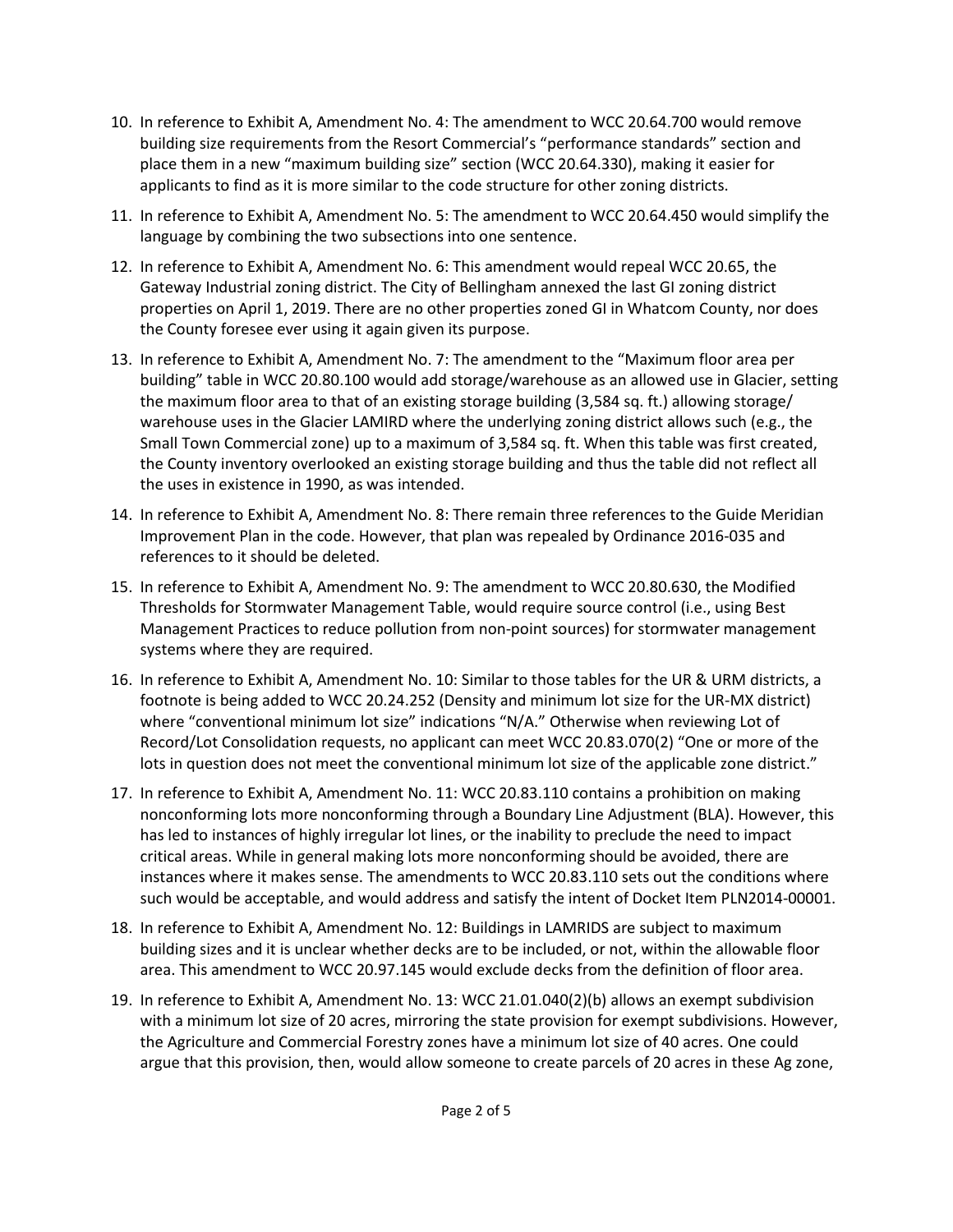contrary to our minimum lot size for that zone. The amendment to WCC 21.01.040(2)(b) would fix this.

- 20. In reference to Exhibit A, Amendment No. 14: WCC 20.40.255 requires that all parcels in contiguous ownership be consolidated for the purposes of the subdivision, short subdivision, or boundary line adjustment (BLA). In general, requiring lot consolidation is a good practice, as it prevents someone from doing multiple short plats in lieu of a subdivision, which gets them out of installing some infrastructure (roads, drainage, sewer, etc.) otherwise necessary for the number of lots being created. Yet, in some instances, primarily in the Ag zone where there are larger lots (40+ acres), someone who has undergone an exempt land division per WCC 21.01.040(2)(i) (one of the few ways allowed under state law to subdivide without having to comply with the subdivision rules) has to reconsolidate those lots if they want to do a simple BLA, which is not the intent of the exempt subdivision rules. In these cases, staff has resorted to advising applicants to transfer their adjacent parcels into different ownership (e.g., another family member). The amendments to subsection (4) would exempt lots created by exempt subdivision from this required consolidation. It would have no effect on smaller lots, as only 40+acre lots can be created in this fashion.
- 21. In reference to Exhibit A, Amendment No. 15: In processing boundary line adjustments, the County needs to ensure that the final lots have sufficient area to build a house (the most common economic use of property). However, for some reason there is language that exempts BLAs in the Agriculture zone from this requirement, even though the lots could be sold to someone wanting to build a home. The proposed amendment to WCC 21.03.060(1)(b) would prevent someone from adjusting a lot such that it doesn't have enough room to build on.
- 22. In reference to Exhibit A, Amendment No. 16: While table 22.05.020 indicates that open record hearings are required both for Type III and IV applications and for appeals of Type I and Type II applications, the text for WCC 22.05.090 does not. This amendment would clarify this requirement.
- 23. In reference to Exhibit A, Amendment No. 17: This amendment would move the remainder of Chapter 20.84, which has to do with the processing of variances, conditional use permits, and administrative approval uses to Title 22 (Land Use and Development Procedures), Chapter 22.05 (Project Permit Procedures), as all processing mechanisms and criteria should now be in that Title. Chapter 20.84 would then be deleted in its entirety.
- 24. In reference to Exhibit A, Amendment No. 18: Throughout the code, various historic titles are used for the chief administrator of Planning and Development Services (director, administrator, zoning administrator, zoning official, etc.). Staff proposes to use "Director" throughout, and will continue to make these changes as we progress through future zoning amendments.
- 25. In reference to Exhibit A, Amendment No. 19: WCC 22.05.020, the Project Permit Processing Table, indicates that Whatcom County has an administrative shoreline conditional use permit. However, we do not; nor does the Shoreline Management Act or our own Shoreline Management Plan allow for them. This amendment would delete this nonexistent permit type from the table.
- 26. In reference to Exhibit A, Amendment No. 22: WCC 20.84.110 grants the Hearing Examiner the authority to grant variances from *all* provisions of Title 20 (Zoning Code). However, under state law variances can only be granted from dimensional standards, not uses, processes, etc. This amendment would better specify what variances can be granted for (i.e., the dimensional standards).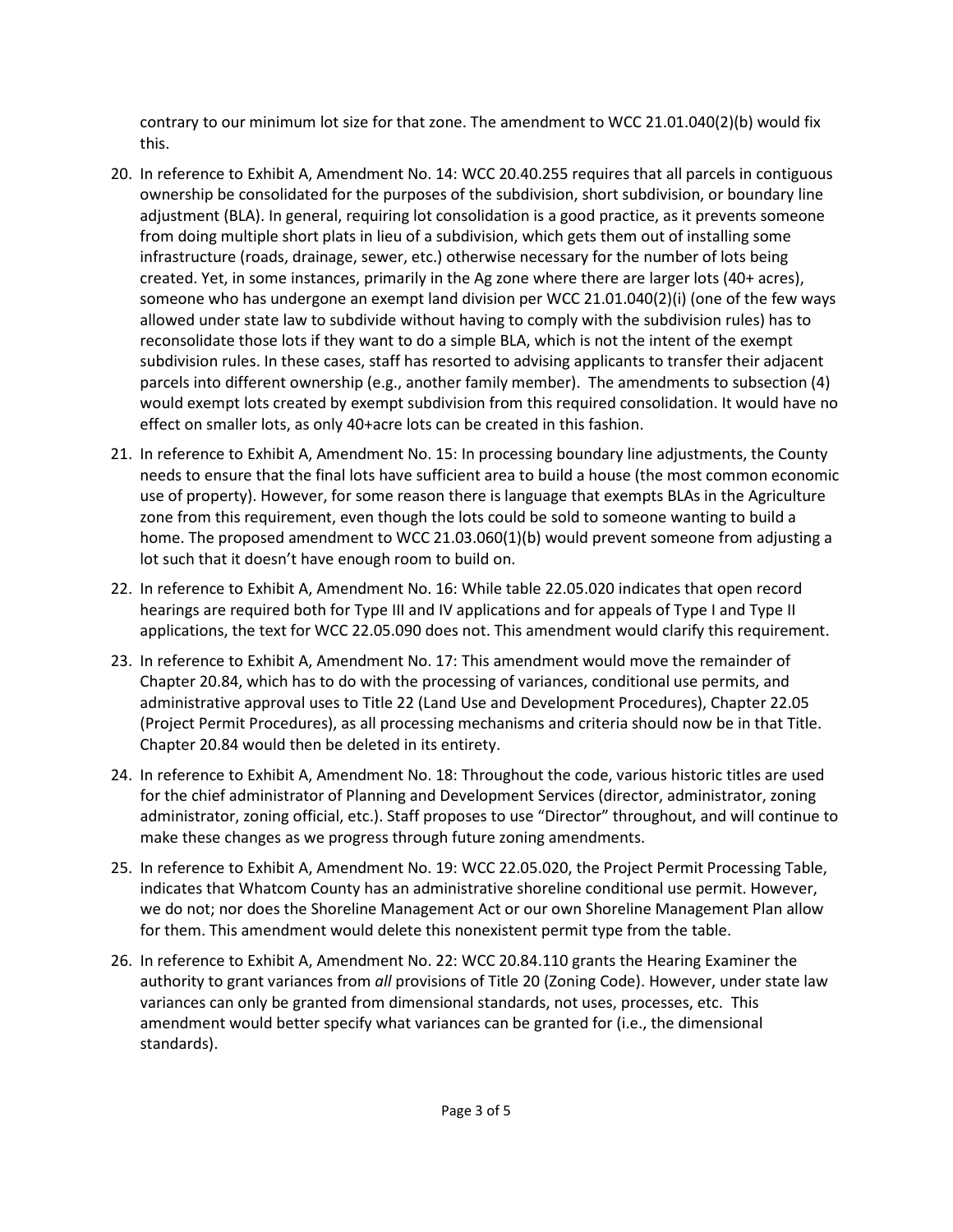- 27. In reference to Exhibit A, Amendment No. 21: WCC 20.84.110 grants the Hearing Examiner authority to grant variances from all provisions of Title 22, which used to contain the Guide Meridian Improvement Plan but was repealed in 2019. Title 22 now contains permit procedures. As variances cannot be granted from processes, the reference to Title 22 should be deleted.
- 28. In reference to Exhibit A, Amendment No. 22: Planning and Development Services receives numerous variance requests for minor issues unlikely to have impacts on surrounding properties or people, in particular minor reductions to front yard setbacks or parking stall requirements so as to accommodate houses on challenging lots. The proposed amendments to WCC 20.84.100 (which would become 22.05.024 under Amendment # 19) and WCC 22.05.020 would create a new "minor variance" permit to be processed as a Type II Application. As such, public notice would still be provided wherein neighbors could comment and raise issues or objections, but there would be no public hearing: The decision would be made by the Director, not the Hearing Examiner. This would cut down on the time and costs to applicants for variances for which Planning and Development Services typically doesn't receive much public involvement.
- 29. In reference to Exhibit A, Amendment No. 23: The amendments to WCC 22.20.020 would make it clear that a submittal for a code interpretation has to be on one of our official forms.
- 30. In reference to Exhibit A, Amendment No. 24: The amendment to WCC 22.25.020 would make it clear that that Council has adopted a fee for code interpretations.
- 31. In reference to Exhibit A, Amendment No. 25: Last year when Council updated (and consolidated) the setback table (WCC 20.80.210) an oversight was made in regards to setbacks in the Agriculture Zone. The required setback for habitable structures on small lots from was inadvertently changed from 30' to 5'. Though it may be acceptable to have a non-habitable structure only 5' from an agricultural field, the setback for habitable structures (i.e., homes) should remain at 30'. This amendment would rectify that oversight.

#### **CONCLUSIONS**

- 1. The amendments to the development regulations are the public interest.
- 2. The amendments are consistent with the Whatcom County Comprehensive Plan.

# **NOW, THEREFORE, BE IT ORDAINED** by the Whatcom County Council that:

Section 1. Amendments to the Whatcom County Code are hereby adopted as shown in Exhibit A.

Section 2. Staff is authorized to work with Code Publishing to correct and update any crossreferences made ineffective by these amendments.

ADOPTED this \_\_\_\_\_\_\_\_ day of \_\_\_\_\_\_\_\_\_\_\_\_\_\_, 2019.

WHATCOM COUNTY COUNCIL WHATCOM COUNTY, WASHINGTON

ATTEST: